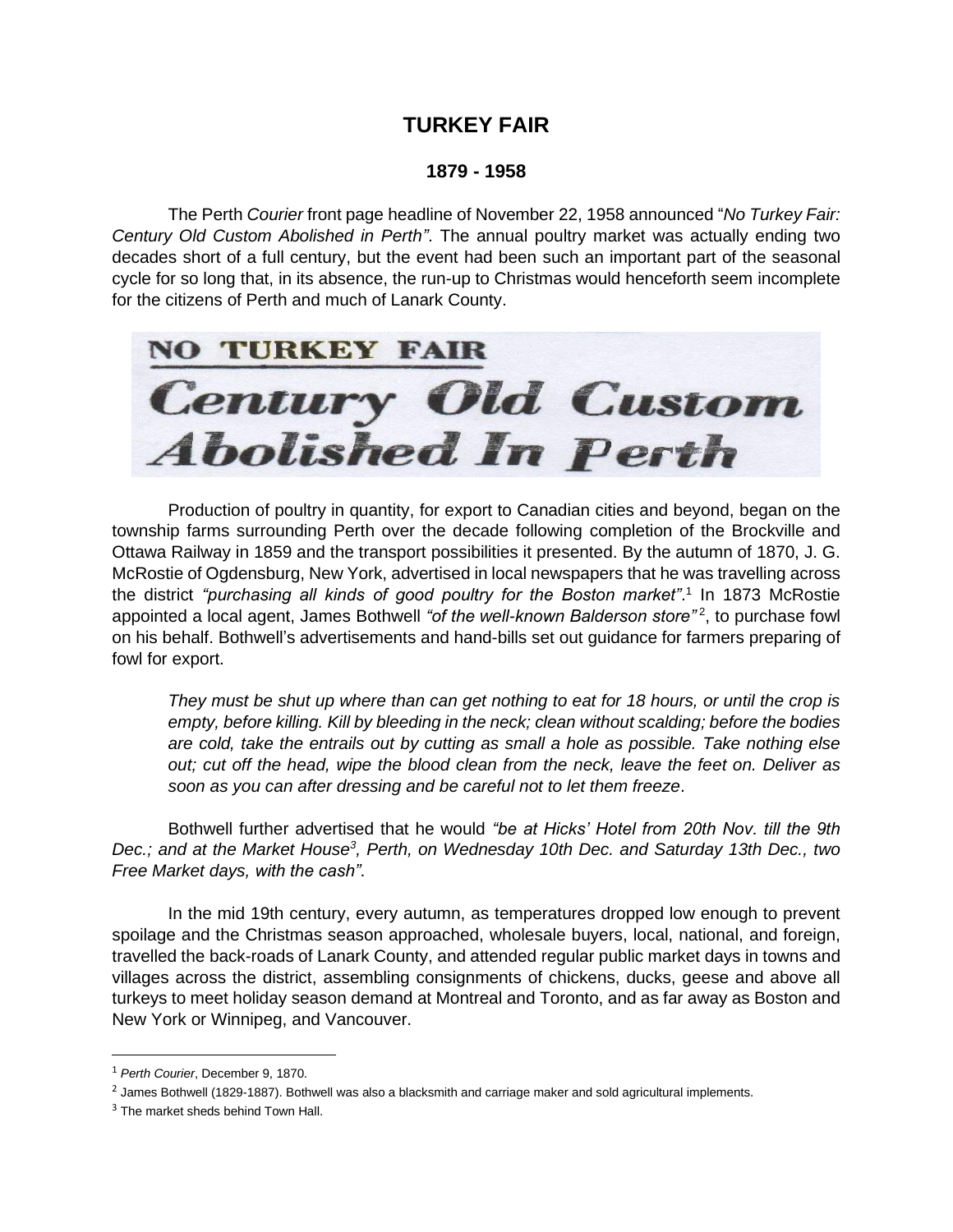

**BROTHERS.** 

American buyers like McRostie competed with Perth merchants who also bought large amounts of poultry through the 1860s and 1870s. In 1876 Shaw, Matheson & McMaster<sup>4</sup> offered to purchase *"25 tons of good well-fatted turkeys and geese"*, and in 1878 A. R. McIntyre & Co. <sup>5</sup> advertised for *"Turkeys, Geese & Ducks"* delivered to their store at Middleville. McIntyre also solicited 2,000 partridge and 3,000 pounds of chickens<sup>6</sup>, boasting that "Our *purchases last season were over 23,000 pounds and we hope to do better this season"*.

At the end of the decade, when development of refrigerated steamships made it possible to ship poultry to the British Isles for the Christmas trade, demand for eastern Ontario poultry grew enormously.

*… a large export trade in turkeys has sprung up to Great Britain. One firm in Toronto bought 57,000 turkeys, and a Montreal house 67,000, all alive, for shipment to Britain, they being killed and plucked in those cities before shipping*. 7

This explosion in demand tested the capacity of buyers to assemble large cost-effective consignments in a timely fashion. In an effort to meet that challenge more efficiently, a dedicated Perth Poultry Fair was born in December 1879 when the firm of Meighan & Bros. Ltd. took out newspaper advertisements informing their,

*… customers and the public generally, that they have made arrangements with American buyers to hold a Poultry Fair in Perth, for two days … Tuesday and Wednesday 9th and 10th December, when W. A. Denesha, N. R. Putman & Co. of Boston, and J. G. McRostie of Ogdensburg, as well as several other buyers, will be present. Look out for Dealers at Meighens' Corner.*

'Meighen & Bros. Ltd.' was a mercantile enterprise founded in 1848 by Arthur Meighen (1826-1874) and expanded in partnership with his brothers William (1834-1917) and Robert (1837-1911) in 1867. The business operated from a retail store and warehouse occupying all three floors of the stone building on the

<sup>&</sup>lt;sup>4</sup> The merchant store of James Shaw & Sons amalgamated with that of Roderick Matheson in 1863, shortly after James Shaw's son Henry, married Roderick Matheson's daughter Flora Madeline. See *Liberal in Opinion, Broad in his Views* elsewhere on this website. John McMaster was a junior partner in the enterprise and would later open his own general merchandise store at Perth. <sup>5</sup> Alexander Robert McIntyre (1843-1909) operated a store at Middleville and was Reeve of Lanark Township.

 $6$  McIntyre also wanted venison saddles.

<sup>7</sup> Perth *Courier*, December 16, 1898.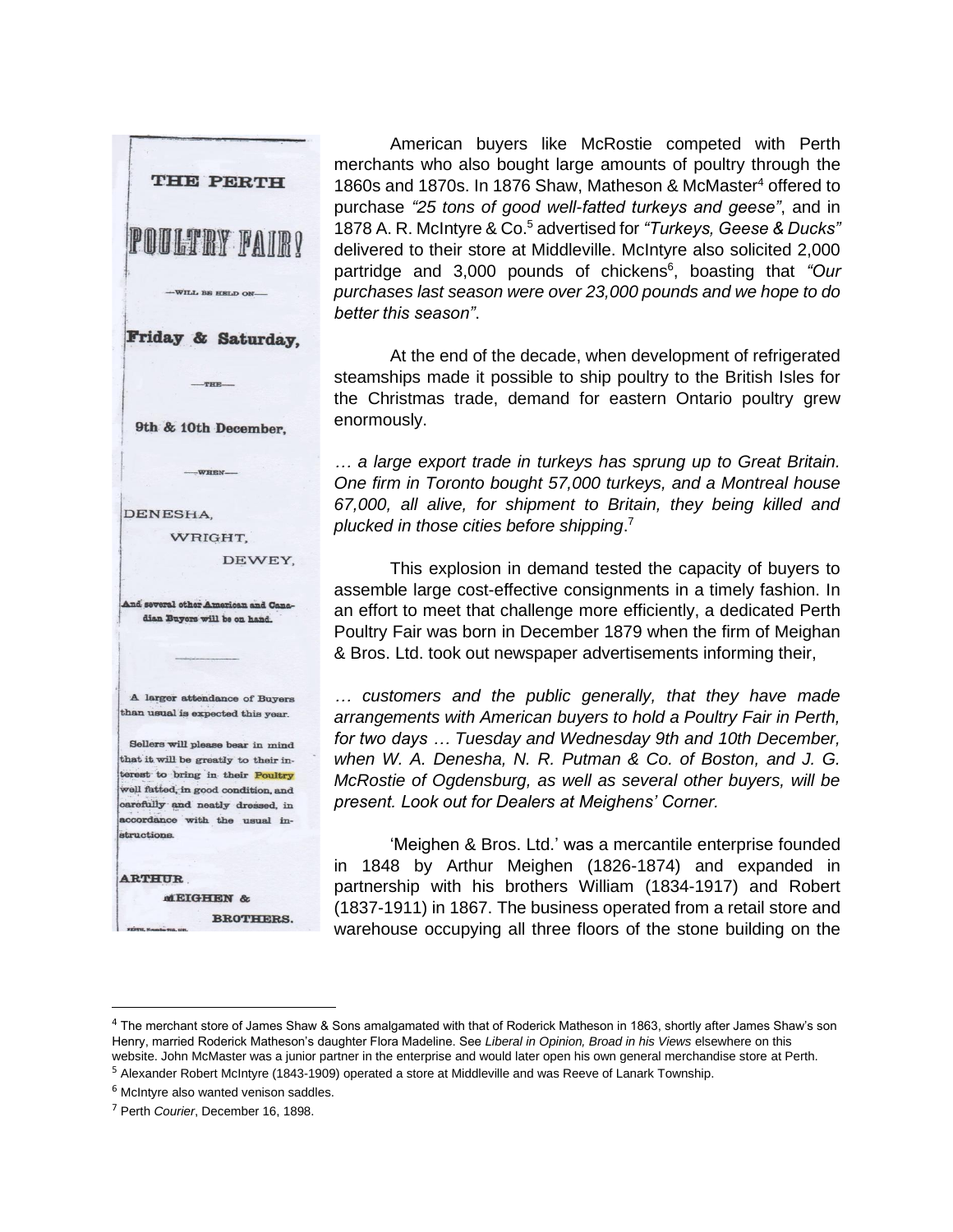northwest corner of Gore and Foster Streets<sup>8</sup>. As in the case of other local firms like 'Shaw, Matheson & McMaster', 'A. R. McIntyre & Co.', 'Wilson & Noonan', etc., for more than two decades Meighen Bros. had been significant buyers of individual lots of farm produce, including poultry, but staging a 'Poultry Fair' was a new approach.

When Meighen Bros. founded the Perth Poultry Fair, they were following the lead of nearby Smiths Falls where a successful poultry fair had been held annually from about the time of the coming of the railroad in 1859. $9$  Going into competition with the well established fair at Smiths Falls, and further facilitating direct trading between local poultry producers and large scale well capitalized buyers from Ottawa, Montreal, New York, and Boston, might have seemed likely to undermine the Meighen's own procurement and export operations, but the brothers knew their customers well.

From the earliest days of bartering eggs at the local general store, to the emergence of domestic and export markets for meat birds, raising poultry was primarily the business of farm women. The sleighs, wagons and buggies, and later trucks and cars, laden with freshly dressed fowl, may have been driven to Poultry Fair by husbands, but when parked along the curb around 'Meighen's Corner', it was the wives who haggled and made the sales.



*Meighen Bros. Store, corner of Foster and Gore Streets*

*The turkey crop of this country is largely woman grown, for women have the patience and the capacity for detail which men lack*. 10

*Friday will be a very busy day, being the one appointed for the turkey fair. Generally, that day is a very important one for the ladies of the surrounding country and they may be seen with their loads of poultry trying to secure the best possible returns for their labors in that line during the summer*. 11

<sup>&</sup>lt;sup>8</sup> Currently occupied by Fashion Envy, Balderson Kids, and Perth Fashion Mill at street level and residential apartments on the second and third floors.

<sup>9</sup> Although in his *History of Agriculture in Ontario 1613-1880*, Robert Leslie Jones (1946) dates the first Smiths Falls Poultry Fair to 1856.

<sup>10</sup> Perth *Courier*, December 16, 1921.

<sup>11</sup> Perth *Courier*, December 10, 1897.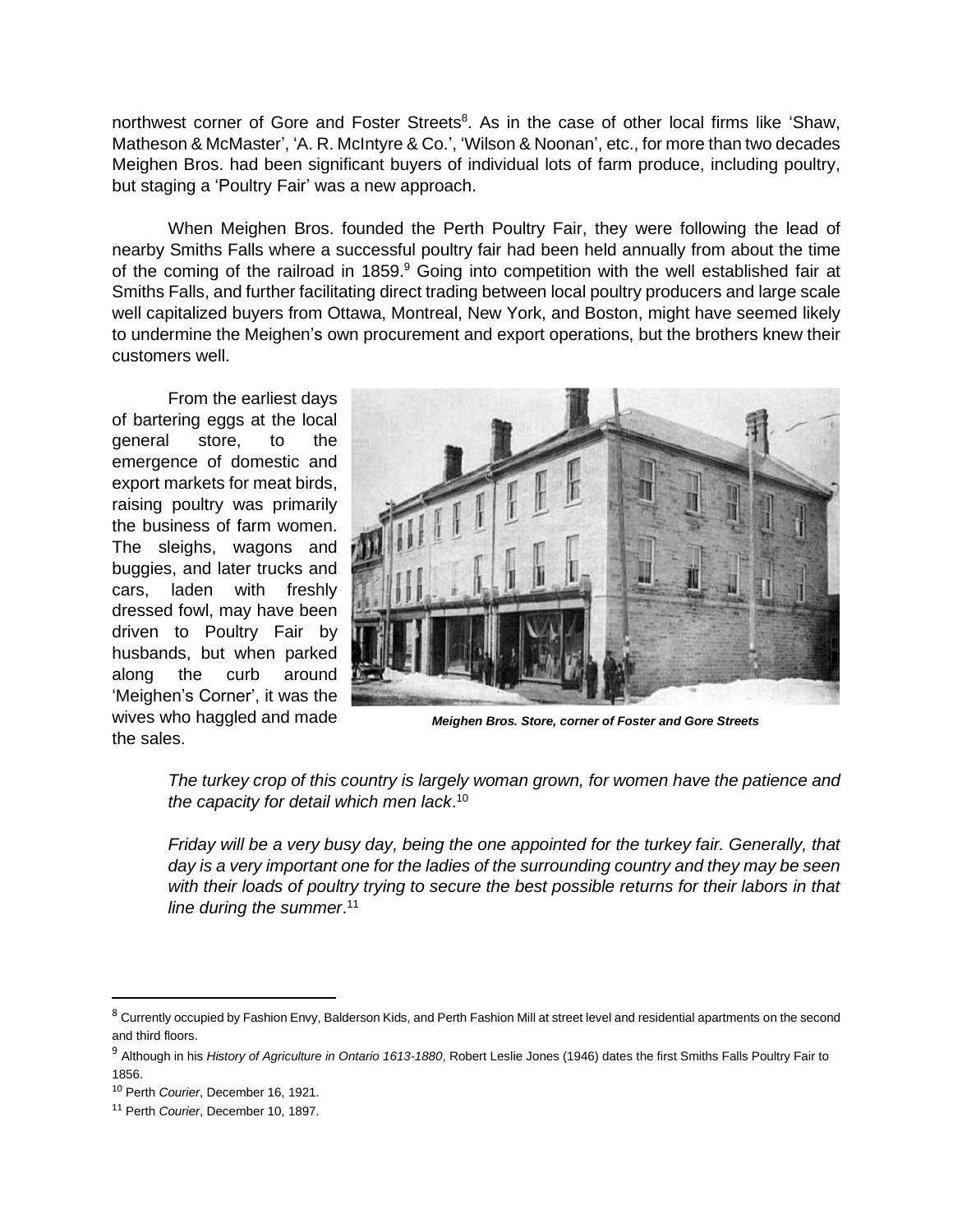Whether a Perth merchant or Boston trader purchased her entire consignment, or a queue of local shoppers bought her birds one at a time, all paid in cash or by cheque drawn on a Perth bank. Women who had nurtured their chickens, ducks, geese, and turkeys since early spring had, simultaneously, been compiling a lengthy shopping list. Moreover, with Perth Poultry Fair always held during the week of December 15th, Christmas was fast approaching. When sales were complete and a satisfying weighty jingle filled her purse, the front door of the Meighen store was only a few steps away. For Meighen Bros. Ltd., any negative impact upon their wholesale poultry trade was more than compensated for in boosted merchandise retail sales, where risks were lower and profit margins greater.



The Meighen Bros. Ltd. gamble of 1879 proved so successful and profitable that the town's merchants soon banded together, through the Board of Trade and later the Merchant's Committee of the Chamber of Commerce, to promote the event jointly, ensuring that a poultry fair was held in the streets of Perth every year for the next 79 years.

*The high prices … were the drawing magnet to farmers 30 miles away, and the great opportunities the Perth merchants offer the housewife to replenish the family wardrobe and the kitchen larder were equally a strong inducement to come to Perth.*<sup>12</sup>

*The fair meant good business for the merchants and banks. Trading was good at all the stores, and paper was redeemed at the monetary concerns. In some of these, change, especially coppers, ran scarce.*<sup>13</sup>

<sup>12</sup> Perth *Courier*, December 20, 1912.

<sup>13</sup> Perth *Courier*, December 15, 1911.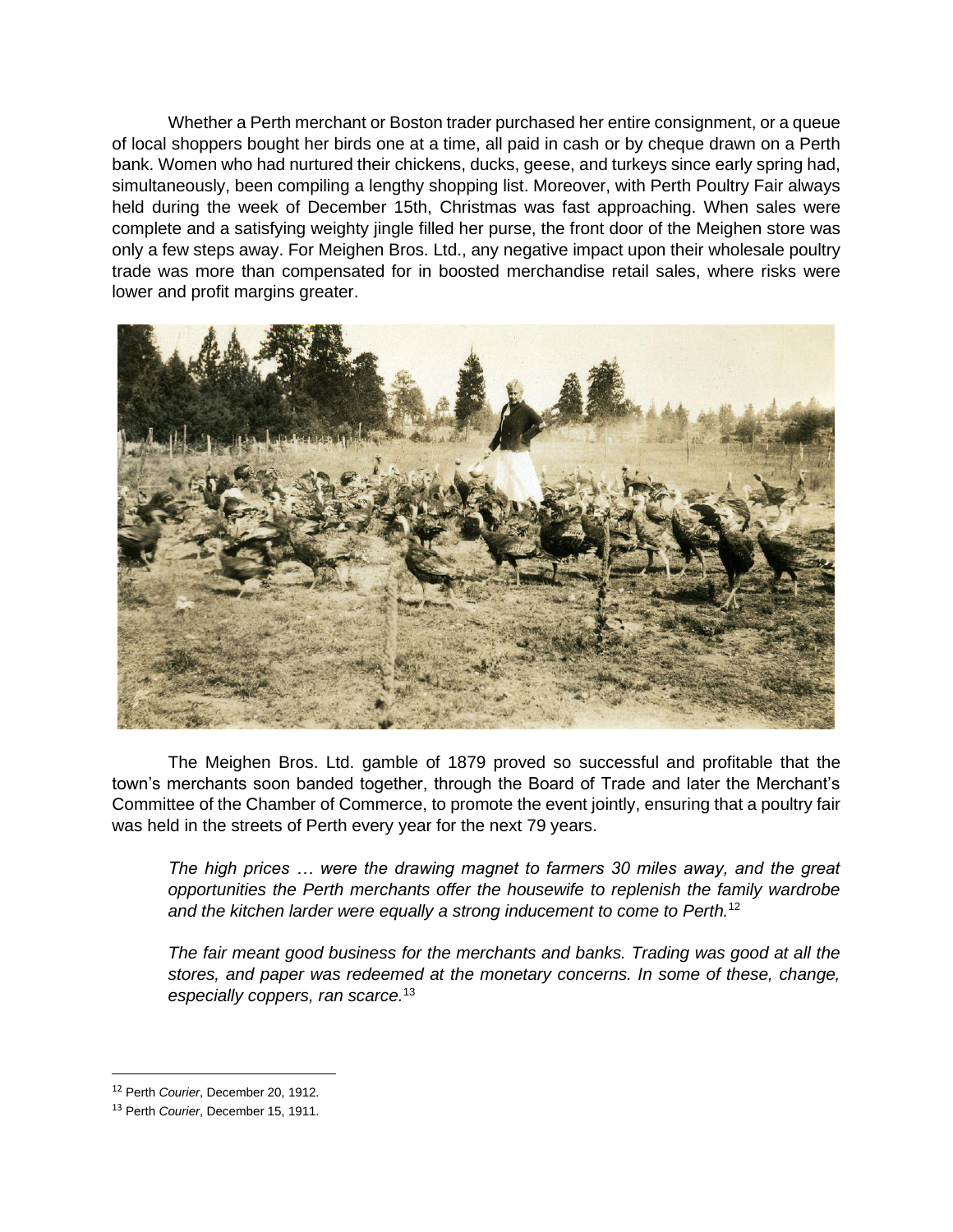The new Perth Poultry Fair attracted those farmers located at too great a distance for travel to Smiths Falls, as well as a good number who had once travelled there but found Perth more convenient. As the Perth fair became an institution, attracting an ever larger attendance by farmers and their cash-flush wives from ever greater distances, it set off a fierce competition with the older fair. In 1897 the Perth *Courier* lamented that reports published by the Smiths Falls *Record News* were designed, "*by spite or jealousy, to keep them* [farmers and buyers] *from here"*. Under the headline *"Un-Neighbourly"* the *Courier* charged that the Smiths Falls newspaper's reporting was designed *"to belittle our poultry fair shows"* and demonstrated

*… neither generosity nor truthfulness. It says that only about 10 tons of dressed poultry was sold here, whereas the figure was nearer 35 tons. Also, that prices ranged from 7 to 8 cents. This is also wrong. The price was 8 to 9 cents, with special lots going to 10 cents".<sup>14</sup>*

Taking the offensive on another occasion, the *Courier* insisted it would *"not hesitate to say that the Perth fair in all respects carried off the palm from any other in the country, whether the quantity bought is considered, the quality of the stock, or the prices paid.* 



*Smiths Falls Poultry Fair c1888* **(Photo courtesy of ?????)**

A description of Poultry Fair day at Perth in 1887 could, on a greater or lesser scale, have represented other fairs established through the 1880s and 1890s at Lanark, McDonald's Corners, Middleville, Carleton Place, Almonte, Arnprior, Pakenham, Maberly, Westport, Merrickville, or Lyndhurst.<sup>15</sup>

*On Tuesday and Wednesday our streets were thronged with more than the usual crowd of buyers and sellers of poultry, and around the Foster Street block, where the throng of people and vehicles was thickest, the gathered multitudes became a blockade.* 

<sup>14</sup> Perth *Courier*, December 17, 1897.

<sup>&</sup>lt;sup>15</sup> Although poultry is no longer bought and sold, the village of Lyndhurst near Brockville still stages an annual 'Turkey Fair'.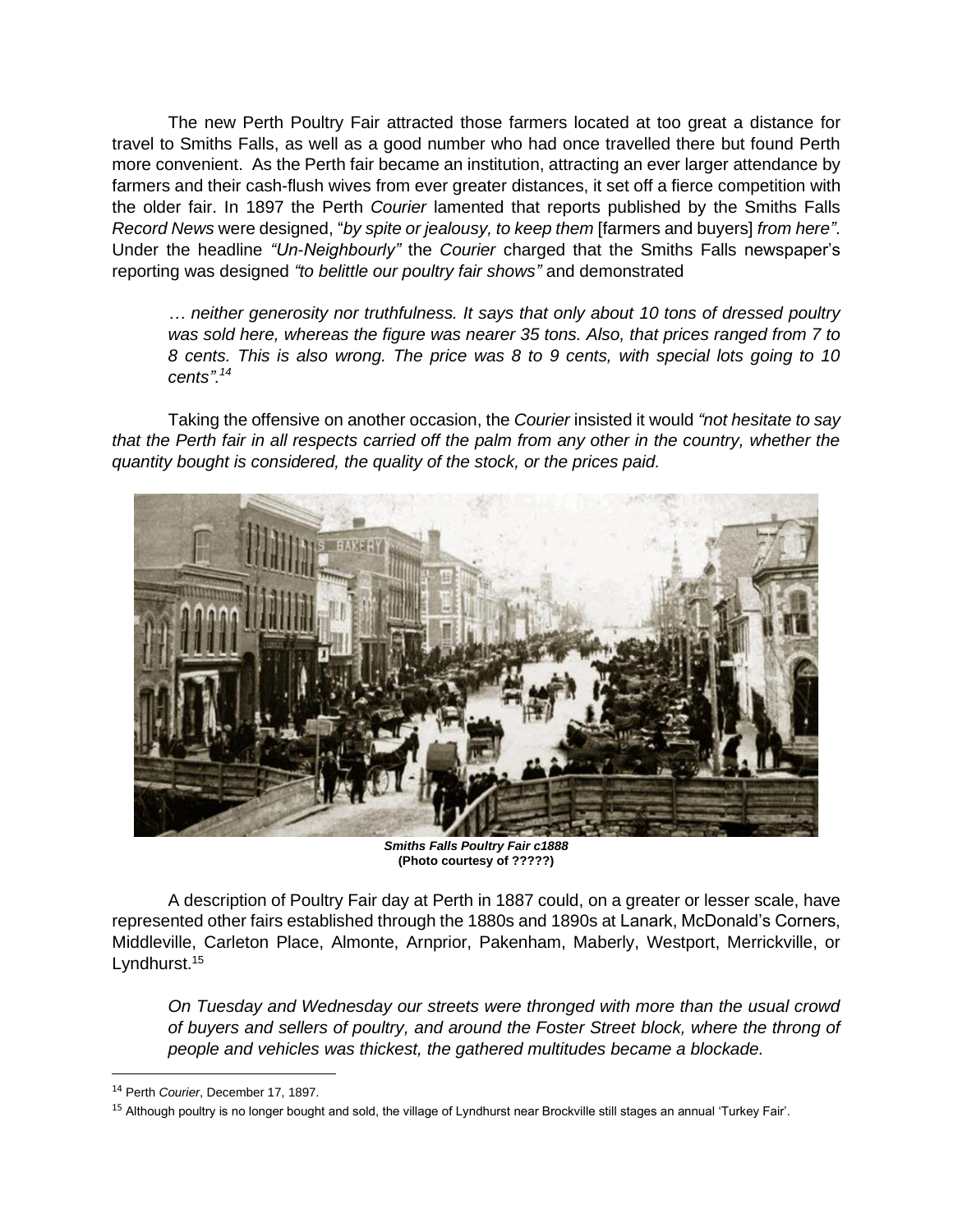*A good part of both days, a long row of wagons backed against the sidewalk was surrounded by men and women bargaining on behalf of the geese or turkeys displayed therein – the sellers eagerly striving with woman's wit or men's slower reasoning to get the best price they could for their product; the buyers, on the other hand, explaining the low price in the Boston market, and trying of course to keep the price down to a safe figure for themselves.* 

*Meanwhile parcels of poultry of all sizes were constantly changing hands and taken to the store-rooms, until early in the afternoon of Wednesday, when the supply was exhausted, and the wearied buyers got a rest from their labors, or at least a change, and the process of packing saw the beginning of the end.* 

*Sellers of course came from all the country round, and there were buyers in plenty … The two principal local buyers were Messrs. A. Meighen & Bros., who bought no less than 22 tons, and Messrs. Wilson, Noonan & Co., who purchased 10 tons. Besides these, there were 15 outside buyers, who shared the balance of 31 tons among them. All told, nearly 64 tons of turkeys and geese changed hands in the two days.<sup>16</sup>* 



Assuming an average dressed weight for those turkeys and geese at about 15 lbs. (6.8 kg.) each, in excess of 8,500 birds were sold over those two days in 1887.

Farm wives who were thrifty in preparing fowl for the annual fair, could profit beyond the value of their birds alone. Buyers also advertised their interest in,

*Turkey Feathers, Tails and Wing. Highest Price Paid. Send for circular at once. The National Feather Duster Co., 44 and 45 State Street, Chicago.*<sup>17</sup>

*Austin & James, The Bargain House, Quill feathers bought at 12 centers per pound*. 18

The gathering of so many farm families in one place at one time, presented a wide range of buy-and-sell opportunities. Estate and other auctions were often scheduled to coincide with Turkey Fair, and merchants staged special promotions and product demonstrations.

<sup>16</sup> Perth *Courier*, December 16, 1887.

<sup>17</sup> Perth *Courier*, February 11, 1881.

<sup>18</sup> Perth *Courier*, December 15, 1893.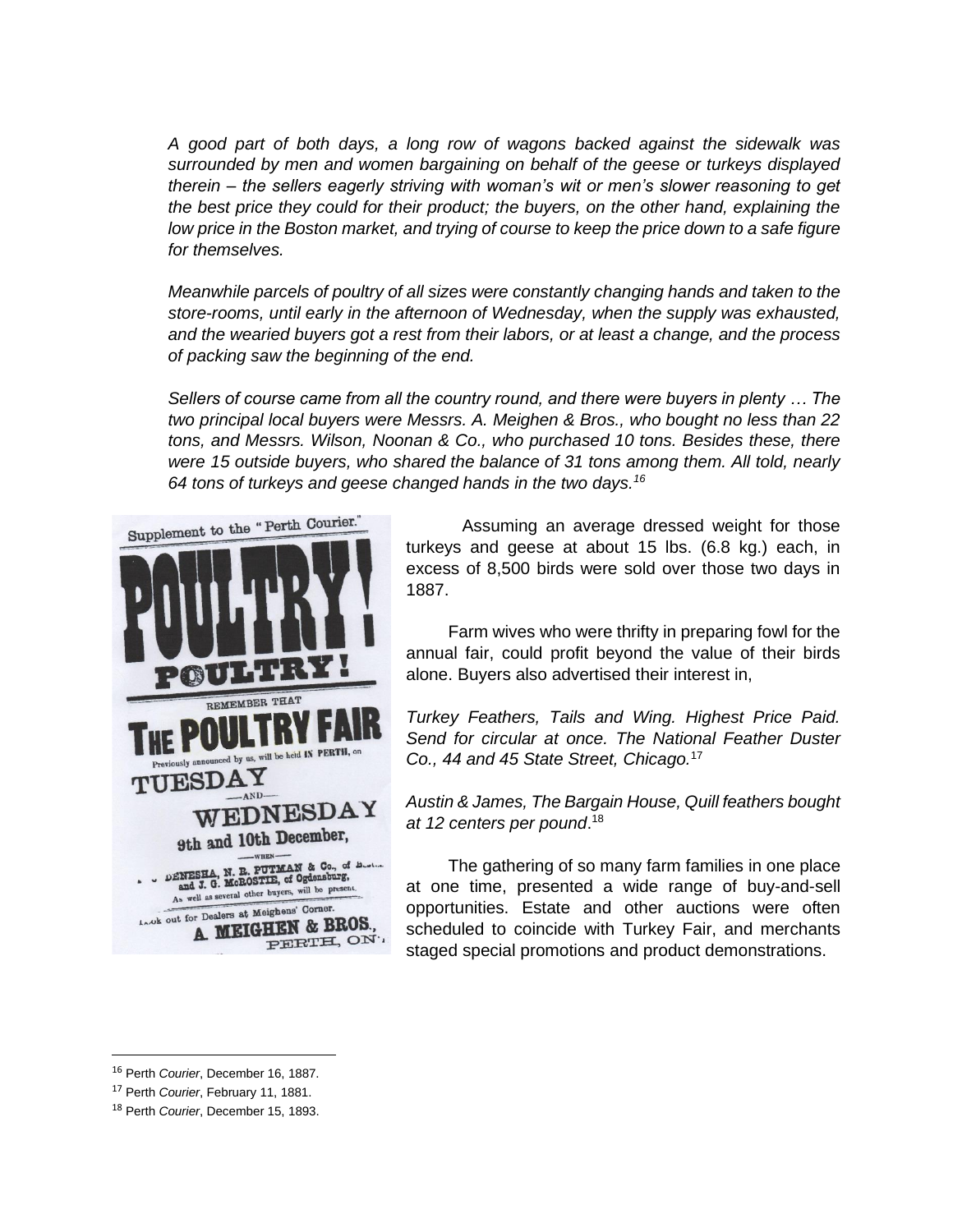*Mr. Harry Smith of Montreal will be in Perth on Turkey Fair days, December 13th and 14th, for the purpose of buying horses, the big kind preferred.*<sup>19</sup>

*Highest Prices – We are prepared to pay the highest market prices for poultry, hides and sheep pelts. Farmers will do well to see us on Turkey Fair day before selling elsewhere. – Noonan Bros*. 20

*You Are Invited to Attend – the De Laval Cream Separator demonstration* [and] *Conner Washing Machine demonstration - Turkey Fair days … at N. B. Nicoll's Hardware*. 21

Even the tax man was drawn like a moth to the flame of such an influx of liquid cash. A 1938 advertisement announced that, "*John Irvin will be at Conlon Bros. Store on Turkey Fair Days, December 14 and 15 to collect taxes for the Township of Burgess"*. 22

In the decades straddling the turn of the 20th century, poultry fair saw the streets of Perth jammed with farm rigs, hotels fully booked by out-of-town buyers and local stores open for extended hours. In 1896 the Perth *Courier* reported that,

> *… never before was there so many teams in Perth at a poultry fair … Gore Street was lined by farmers' teams from North Street down as far as G. E. Armstrong's store, while wagons backed up against the sidewalk stretched all along Foster Street from Gore to Wilson, and up Wilson as far as Mr. George Thornton's. Opposite the Barrie meat shop the vehicles reached almost across the street, and nearly blocked traffic.*

> *The buyers on hand were all outsiders: Foster, of Ogdensburg, NY.; Hawthorn & Spalding, Burlington, VT; Ames of Sherbrooke, Quebec, who alone bought for the Canadian market; Lowes of Fitchburg, Mass; Denesha, of Morrisburg, NY. These parties bought over 50 tons of stuff, and to this can be added the various totals bought by local dealers for their customers.*



*The total amount of money paid by outsiders for stuff bought at the fair was about \$8,000. Next year some steps will be taken to protect the sellers from tricks of certain buyers who wanted their poultry cheap. No local buyers were in the field this year.*<sup>23</sup>

<sup>19</sup> Perth *Courier*, December 8, 1922.

<sup>20</sup> Perth *Courier*, November 27, 1903.

<sup>21</sup> Perth *Courier*, December 7, 1923.

<sup>22</sup> Perth *Courier*, December 2, 1938.

<sup>23</sup> Perth *Courier*, December 18, 1896.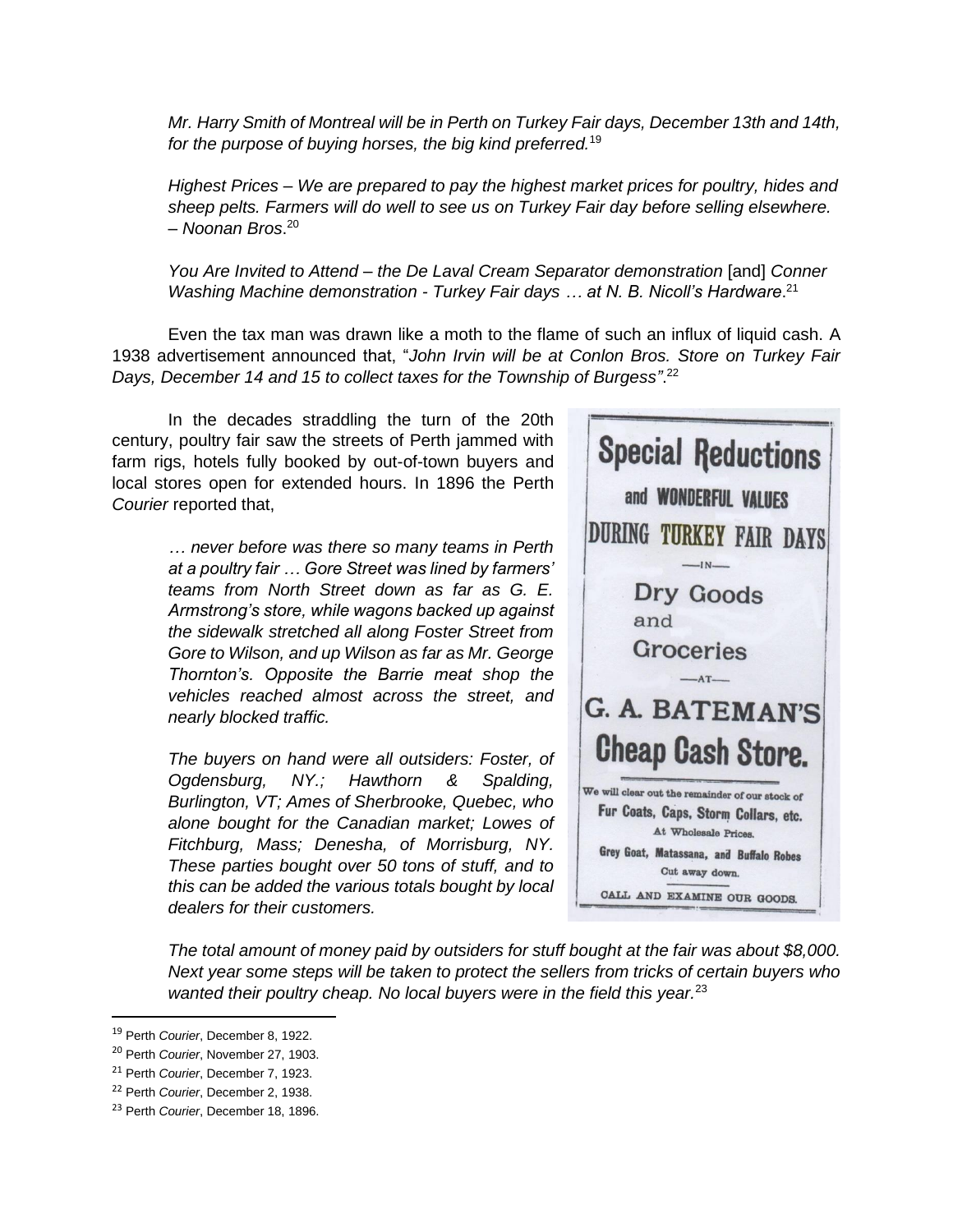The success of a fair, however, depended very much upon weather conditions. If the days were crisp and cold, thus best suited to preserving dressed fowl, and if the roads were frozen and snow covered, thus providing good sleighing, the fair was an almost guaranteed success. On the other hand, mild weather, and muddy roads, or bitter cold and snowstorms, usually meant a poor turnout of both buyers and sellers; 1897 was such a year.

*The first day of turkey fair was warm and unpromising as to frost, and the tendency was to low prices on account of the prevailing weather. Eight or 10 buyers, principally from the United States, were here, but there was no boom in prices from competition like in days gone by. The second day saw a downpour of rain the whole time and made it the sorriest fair seen in Perth ever before.* 

*All told, about 35 tons of poultry were bought, some of which went to Montreal, some to Boston, and a share stayed in town for local consumption. Had the weather been cold, prices would have been somewhat higher, and a larger supply of poultry would have been brought in, especially from the rear townships, where so much of the product had come from before.*<sup>24</sup>

In most years, however, the face-to-face bargaining of Perth's Poultry Fair produced satisfaction for buyers in terms of volume and for sellers in terms of prices paid.

In 1883 "*Mrs. Andrew Doyle of Drummond sold 236 pounds of turkey at 16 cents a pound". 25*

In 1888, "*David Ferguson, 1st Concession, Drummond, sold 38 turkeys at 14.5 cents a pounds and 10 besides at \$3 each for breeding purposes next year". 26*

In 1891 "*Mrs. Charles Mackie, Fallbrook, brought in 614 pounds of poultry, mostly turkeys, and got the top prices for both.*<sup>27</sup>



In 1920 "*The largest turkey brought to Perth on the last day of Turkey Fair weighed 25 pounds. It is reported the party bought a quarter of beef with the money".* 28

In 1941 "*The weightiest turkey sold, and said by those who saw it to resemble a young pig in bulk, was a tom from the farm of Miss Winnie Ritchie in Bathurst. This bird weighted 33 pounds; it was bought by Perth District Cooperative Services and sold by them almost immediately to a man who, it was said, proposed to hold a raffle with the 33-pounder as first prize".* 29

<sup>24</sup> Perth *Courier*, December 17, 1897.

<sup>25</sup> Perth *Courier*, December 28, 1883.

<sup>&</sup>lt;sup>26</sup> Perth Courier, December 28, 1888.

<sup>27</sup> Perth *Courier*, December 25, 1891.

<sup>28</sup> Perth *Courier*, December 17, 1920.

<sup>29</sup> Perth *Courier*, December 18, 1941.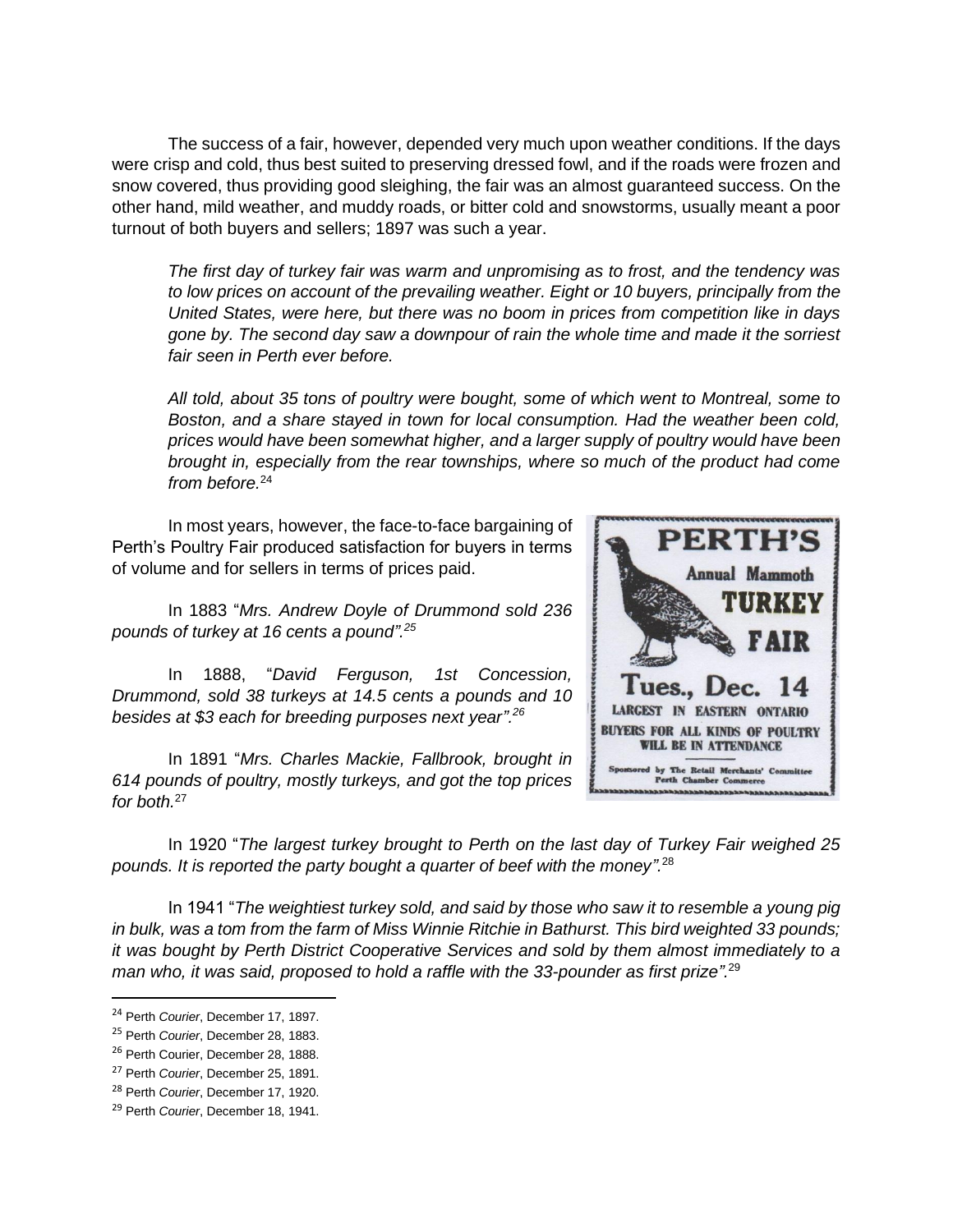A growing market inspired innovation. In 1881 township farmers began raising the 'Bronze' breed of turkey<sup>30</sup>, "introduced from the West ... the fowls being much larger than the ordinary *breed".<sup>31</sup>* By the end of that decade the most progressive farmers were installing their own egg incubators and chick brooders, and over the first decades of the 20th century poultry production on Canadian farms grew rapidly.

*Total poultry population 1925 was 17,778,581, an increase over 1924 of almost 1,000,000. In round figures these are 480,000 turkeys, 55,000 geese, and 558,000 ducks … (therefore 16,185,581 chickens). The increasing interest in poultry on the farm is probably*  due to the fact that poultry has been profitable, both from egg production and meat *production point of view; and, moreover, the use of incubators and coal burning brooders has made it possible for many farmers to carry several hundred hens, where they formerly carried about 75 or 100.*<sup>32</sup>

The prevailing tariff on American imports was a matter of perennial interest and almost constant complaint for the farmers and merchants of Perth and district. Under the 'Reciprocity Treaty of 1854, Canadian agriculture products had enjoyed duty-free status at the border, but in 1866 the United States imposed steep import duties on most Canadian exports including poultry. In 1913 tariffs were eliminated on most farm products, and for the next eight years the Perth Poultry Fair boomed as Canadian fowl enjoyed duty-free entry into the seemingly insatiable markets at Boston and New York.



*Bronze Turkey*

When domestic farm prices collapsed in the United States in 1921, however, the American government brought in the 'Emergency Tariff Act' reimposing substantial duties on Canadian agricultural imports. A decade later, the situation worsened when the U.S. *'*Tariff Act of 1930' set tariffs at record levels, dealing a devastating blow to the Canadian economy in general and precipitating competitive rounds of protectionism worldwide, and greatly contributing to the depth of the Great Depression.

*It is only a few weeks since the people of this section were furnished with the most palpable evidence of the loss occasioned by the Canadian Farmer by the present hinderance to trade with our American neighbors. In the shipment of fowl to Boston from this location, after the 'turkey far', some \$4,000 in duty had to be paid.* 

*The Canadian buyers had to hand this amount over to the AMERICAN Customs Officers and then sell the shipment in competition with American producers, the consequence being that the Canadian farmers find themselves handicapped to the extent of 10% in raising fowl for the American market.*<sup>33</sup>

<sup>&</sup>lt;sup>30</sup> The turkey had its origins in North America and, though there are many variations throughout the world, all are descended from the turkey of this continent.

<sup>31</sup> Perth *Courier*, December 23, 1881.

<sup>32</sup> *Scientific Agriculture*, May 1927

<sup>33</sup> Perth *Courier,* January 13, 1888.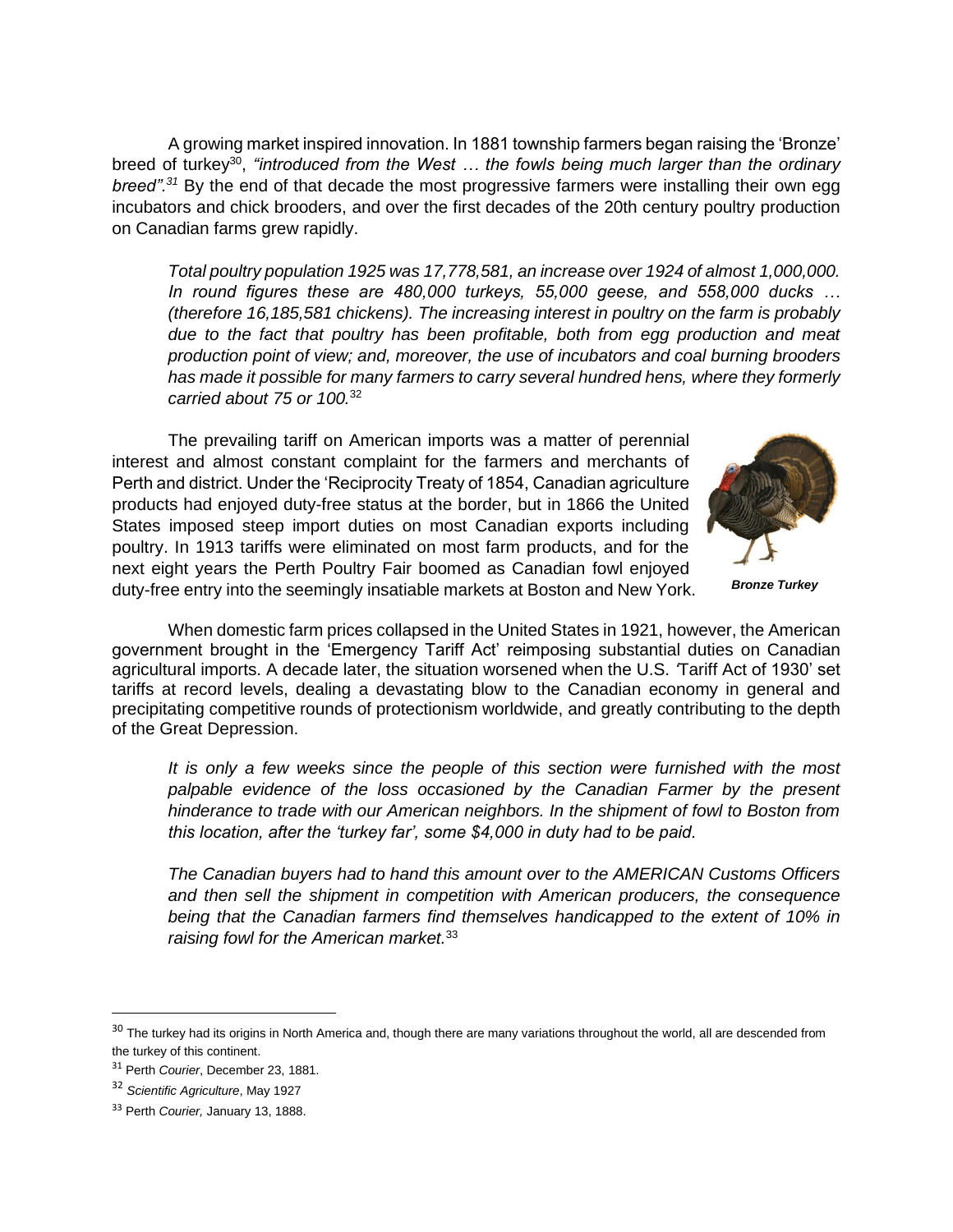… *buyers were loud in their praises of the quality of Mrs.* [Charles] *Mackie's poultry on account of their fine condition and uniform color and declared that they should like to pay her five cents more for such turkeys were it not for the duty".* 34

*There were a number of outside buyers here, and among them were some from the States. These, however, were precluded from buying because of the high price and the duty of five cents per pound.* <sup>35</sup>

In 1935 the new Roosevelt administration negotiated an agreement with Canada that slashed tariffs by 20 to 50 per cent and in 1938 the 'Reciprocal Tariff Act' reduced them further. In the 1940s, through the General Agreement on Tariffs and Trade (now the World Trade Organization) Canada negotiated further improvements in access to the American Market, but by that time other factors were undermining the Poultry Fair model.



The ups-and-downs of American trade policy only added to the many uncertainties already faced by farmers. Poultry are particularly susceptible to diseases such as coliform infections, mycoplasmosis, fowl cholera, fowl typhoid, botulism, etc. and, in an age before modern pharmaceuticals, a season's investment in time and money could be wiped out overnight. In the run-up to the December 1901 poultry fair, the *Courier*'s correspondent in McDonalds Corners reported that,

*… our good sleighing is all gone, leaving the roads in bad shape for the Turkey Fairs. A fatal disease has attacked many of the turkeys hereabouts, and many are already dead.*<sup>36</sup>

If the poultry flocks did not succumb to some fatal infection, predators could do the same job in a moment.

*The foxes in the rear townships are very destructive on poultry, and especially turkeys. One farmer from Dalhousie informed us the other day that he lost about 30 half-grown turkeys this season – in fact he was cleaned out. We have heard of other cases where the loss from this destructive animal was equally heavy."<sup>37</sup>*

*Mr. David Ferguson, 1st Concession Drummond … lost about 50 young turkeys this year through foxes.*<sup>38</sup>

Despite the challenges, over a run of nearly 80 years farmers attending the Perth Poultry Fair sold an annual average of about 65 tons of fowl, mostly turkeys, but also geese, ducks, and chickens, to Canadian and American traders.

<sup>34</sup> Perth *Courier*, December 25, 1891.

<sup>35</sup> Perth *Courier*, December 15, 1911.

<sup>36</sup> Perth *Courier*, December 13, 1901.

<sup>37</sup> Perth *Courier*, December 23, 1881.

<sup>38</sup> Perth *Courier*, December 21, 1888.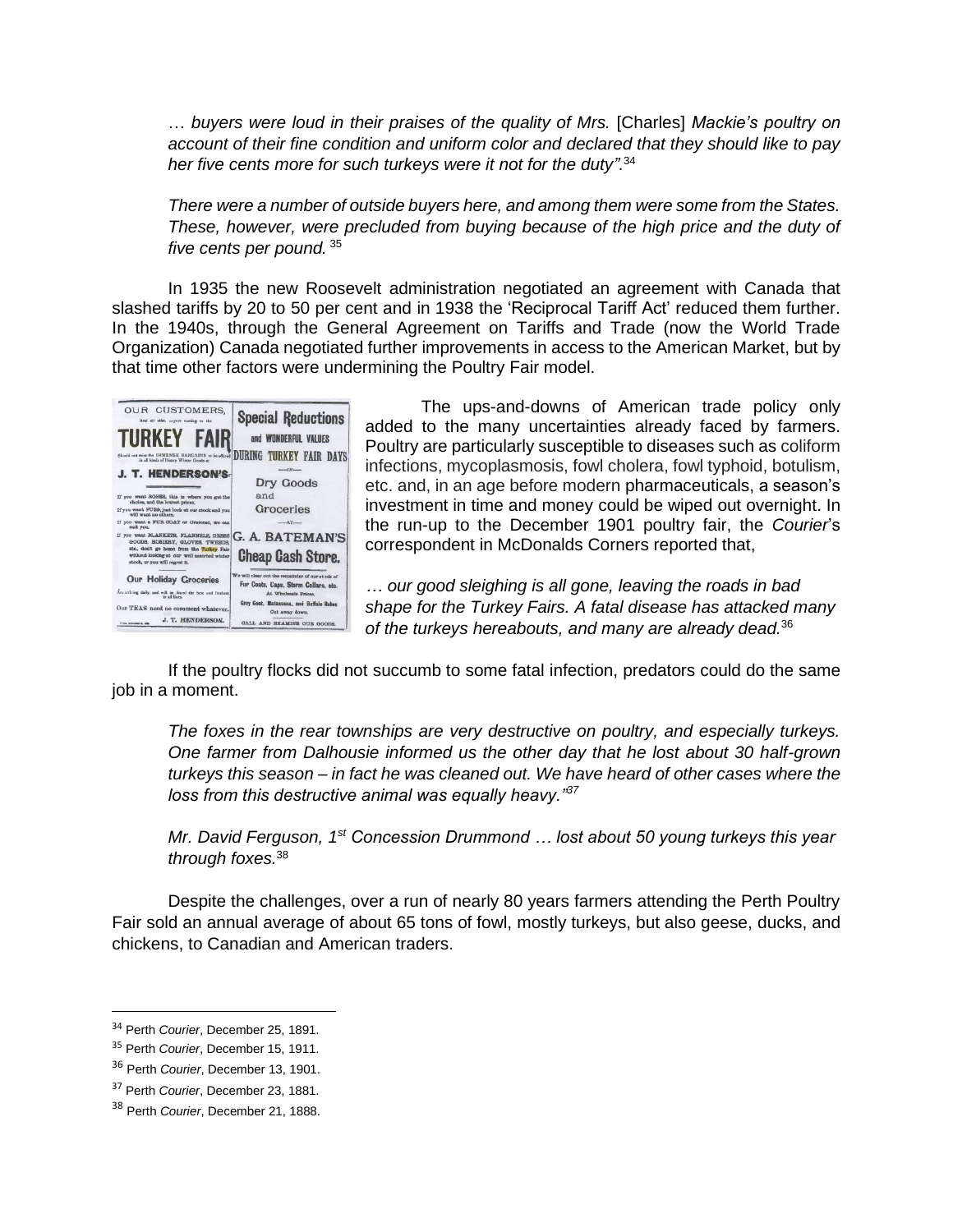Total poultry production in the surrounding townships was considerably greater than the tonnage marketed each December on the streets of Perth. The organized fair had its advantages and attractions, but some buyers, both domestic and foreign, continued to patrol the concession roads looking for a bargain, and producers still sold at the farm gate, mitigating their risk.

*A large number of outside buyers – from the United States and from various parts of Canada – attended the Perth poultry fair on Tuesday and Wednesday. About 30 tons were*  purchased altogether. The decrease in the quantity is owing to large amounts being *bought-up for the Northwest some days before the fair, and this injured the fair here, and did no good to the farmers, who get considerably less for their stuff than those who waited*  for the fair, where there was good competition in buying. It pays the farmer to wait for the *fair*. 39

*Buyers contracting for poultry at various centers in the county, and who have been scouring the country in search of the stuff before the dates of the fairs, have greatly lessened the interest in these noted gatherings and in the quantities bought at them. Messrs. Thomas Smith and M. Foy have picked up about 20 tons in this way between Perth and the country around Lanark, for shipment to Winnipeg and elsewhere; and other buyers in centers have also secured large quantities of poultry, before the fair days: so that although the quantities of stuff have not perhaps lessened, the show of it at the fair has materially declined.*<sup>40</sup>

In the early years of the 20th century increased demand from the rapid development of Manitoba and the Northwest Territories boosted prices at Perth, but by the 1920s that impact was reversed.

*… the influx of western turkey by rail train loads has been the cause of the slump in turkey prices. Twenty carloads reached Toronto alone, which means that the Toronto market has 40,000 birds that did not come from the Ontario farmer.*<sup>41</sup>

*The reason for the lowest turkey prices in years are two in number; viz., the supply generally is greater than the past years, and there are heavier shipments to the east from Western Canada*. 42

*1,000,000 pounds of turkey will be exported from Canada to the British isles in 1936 … most of which will be from the prairie provinces of Manitoba, Saskatchewan, and Alberta*. 43

<sup>39</sup> Perth *Courier*, December 13, 1895.

<sup>40</sup> Perth *Courier*, December 16, 1898.

<sup>41</sup> Perth *Courier*, January 4, 1924.

<sup>42</sup> Perth *Courier*, December 13, 1929.

<sup>43</sup> Perth *Courier*, November 27, 1936.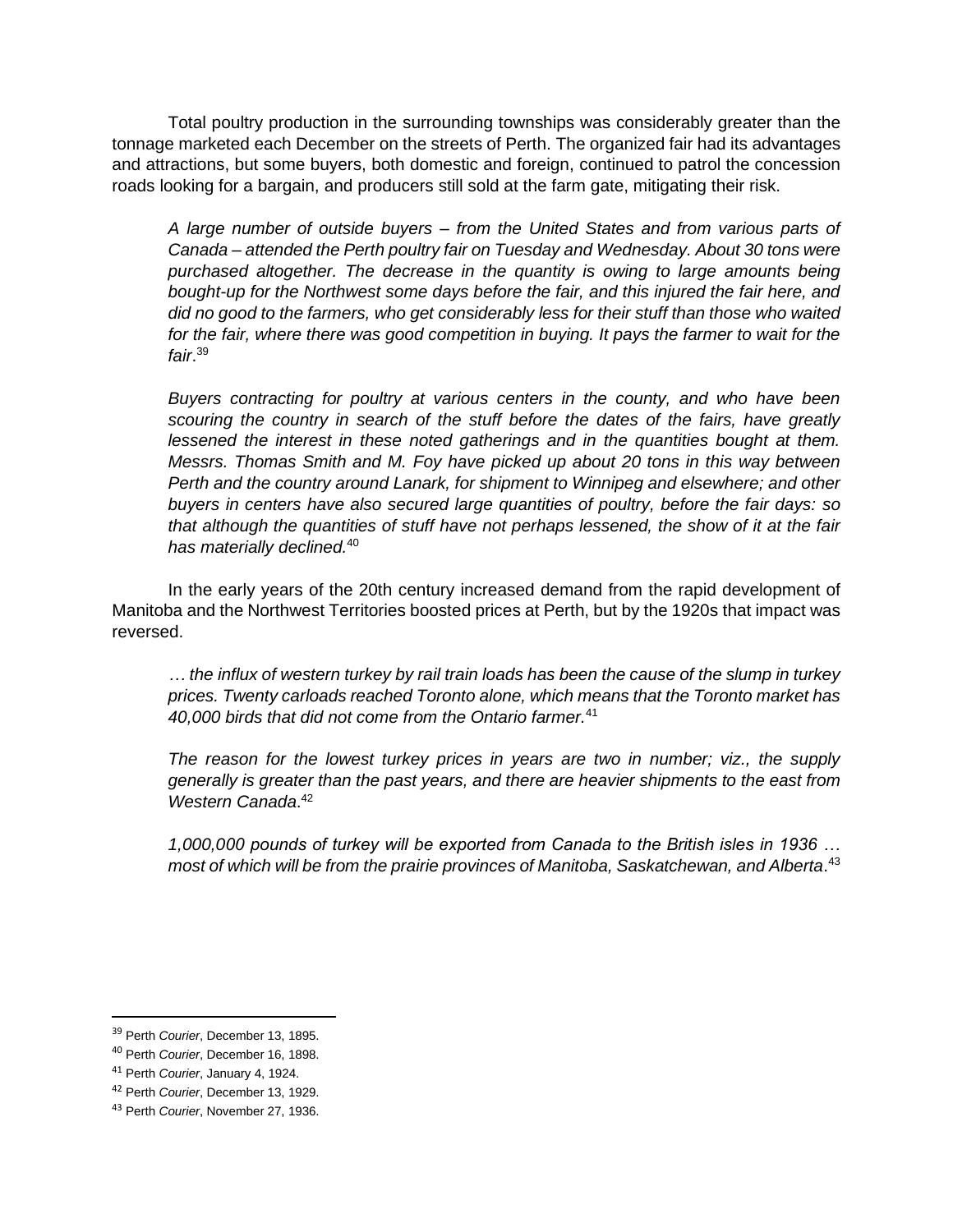

*Live Poultry Rail Car* **(Photo Courtesy of Randy McCrory)**

American tariffs, western competition, poultry disease, and hungry foxes, were not all that local poultry growers had to contend with. Sometimes loss was inflicted up-close-and-personal.

O*ne farmer is reported to have had a 22 pound turkey valued at over \$9.00 stolen from him. It was said that the proposed purchaser, a lady, took the monster gobbler into a store to weigh it but failed to return with the bird*. 44

The death of Perth's 'Turkey Fair', and all those like it across eastern Ontario, was not, however, the result of international trade policy, predators, or cheeky thieves. It was undermined by the technological advances achieved in agriculture over the first half of the 20th century and the resulting demise of the traditional 'mixed farm' and the poultry it had produced for the annual fair. Those family farms were replaced by specialized, often monocrop, agroindustry, including large poultry farms. The intensive rearing of poultry was not only more cost effective for producers, it provided a means of one-stop shopping for packing houses equipped with modern refrigerated trucks and warehouses.

As one farmer explained in 1958, "*In the old days, dealers used to show up and buy fowl by the carload. Today the buyers deal with the large turkey and chicken farms. If they show up at the Turkey Fairs, they usually want to cut prices below those we can get from the townsfolk*. <sup>45</sup> A farm wife raising a few dozen free range turkeys and geese could not compete with a factory farm turning out 1,000 birds or more two or three times per year. For that matter, few such farm wives still existed by the time the Perth Poultry Fair was ended in 1958.

<sup>44</sup> Perth *Courier*, December 18, 1925.

<sup>45</sup> *Ottawa Citizen*, 1958, interview with Harold Bobier of Munster.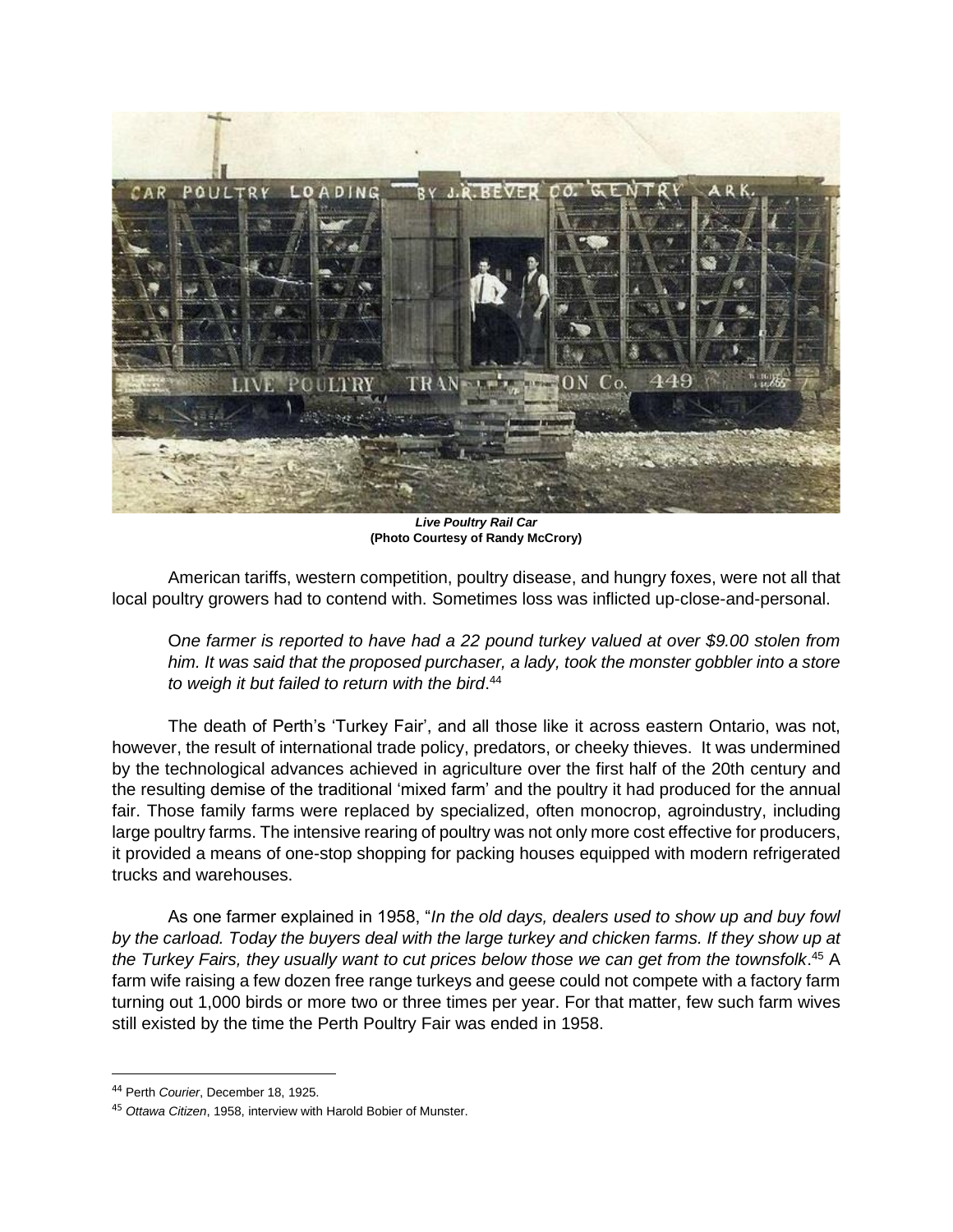

*Modern Turkey Barn* **(Photo Courtesy of Tyson Foods Inc.)**

The Perth Poultry Fair had long outlived its originators. Meighen Bros. went out of business in 1930 and responsibility for organizing the annual event had, over the years, been taken up by the Board of Trade, the Merchant's Committee, the Retail Merchants Association and, finally, the Chamber of Commerce. As the Perth *Courier* explained, it was Chamber's decision that the market should be discontinued after 79 years.

*The present day market conditions and lack of buyers in recent years was the principal reason for cancelling the annual event. There was a time when 100 tons of poultry was marketed on Poultry Fair days* [but] *the turkey market has changed in the past few years. Outside buyers go through the country in the later summer and buy up the turkeys from farmers and they are picked up later in the year and prepared for market. This means a considerable saving in labor for turkey growers who* [formerly] *spent days preparing their fowl for market. Today turkeys are purchased by the large packing houses.*

*We are going to miss the usual custom of seeing citizens treading home with a 15 or 20 lb. turkey under their arms or across their backs.*